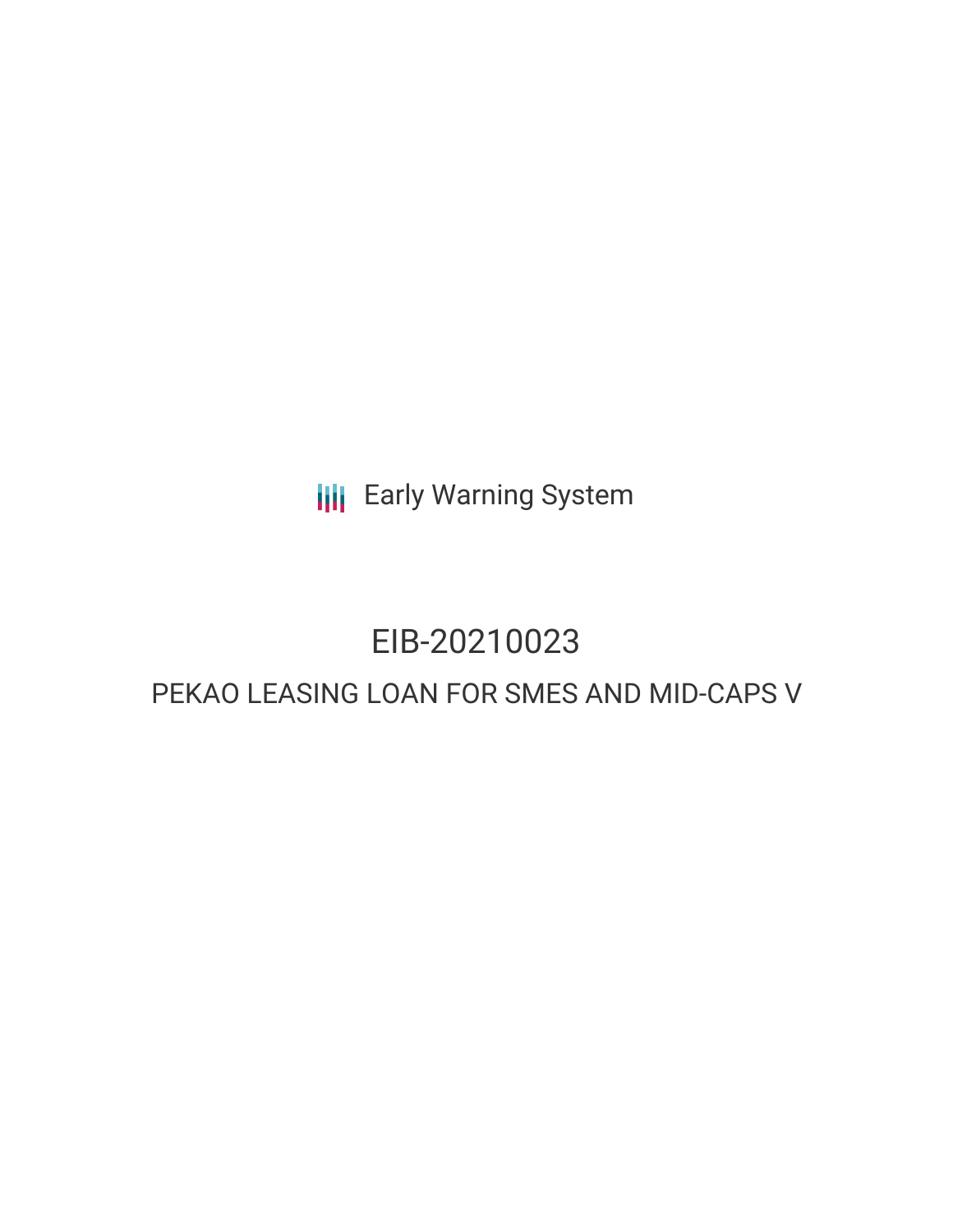# **Quick Facts**

| <b>Countries</b>               | Poland                                           |
|--------------------------------|--------------------------------------------------|
| <b>Financial Institutions</b>  | European Investment Bank (EIB)                   |
| <b>Status</b>                  | Approved                                         |
| <b>Bank Risk Rating</b>        | FI                                               |
| <b>Voting Date</b>             | 2021-12-20                                       |
| <b>Borrower</b>                | BANK POLSKA KASA OPIEKI SA, PEKAO LEASING SP ZOO |
| <b>Sectors</b>                 | Finance                                          |
| <b>Investment Type(s)</b>      | Loan                                             |
| <b>Investment Amount (USD)</b> | \$315.89 million                                 |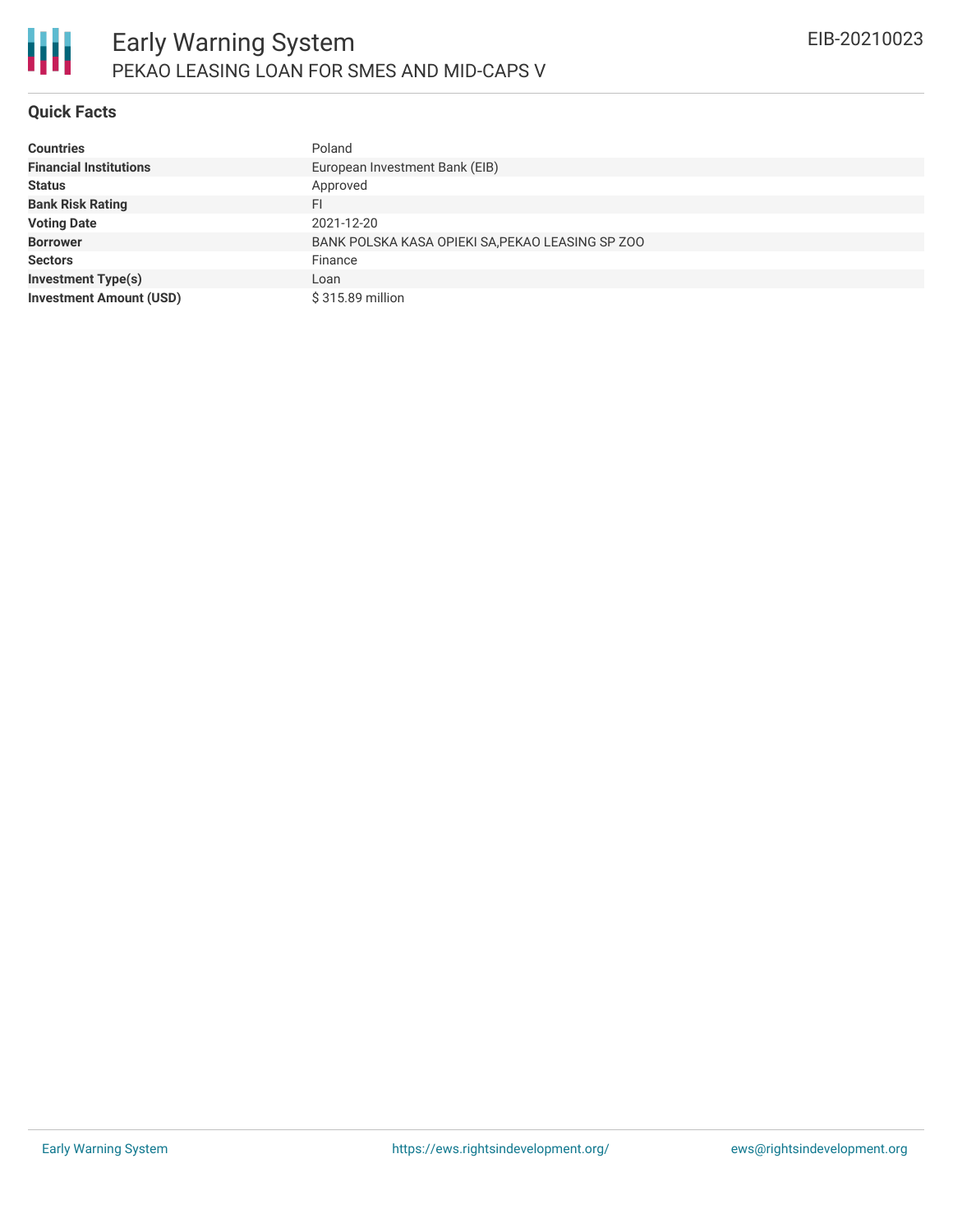

## **Project Description**

According to the bank website, the operation is aimed at supporting the financing of investments across a range of eligible sectors, including climate action-related projects. The Projects would be promoted by small and medium-sized enterprises and public sector entities and be primarily located in cohesion regions in Poland.

Financing of small/medium projects carried out by small and medium-sized enterprises, public sector entities and local authorities.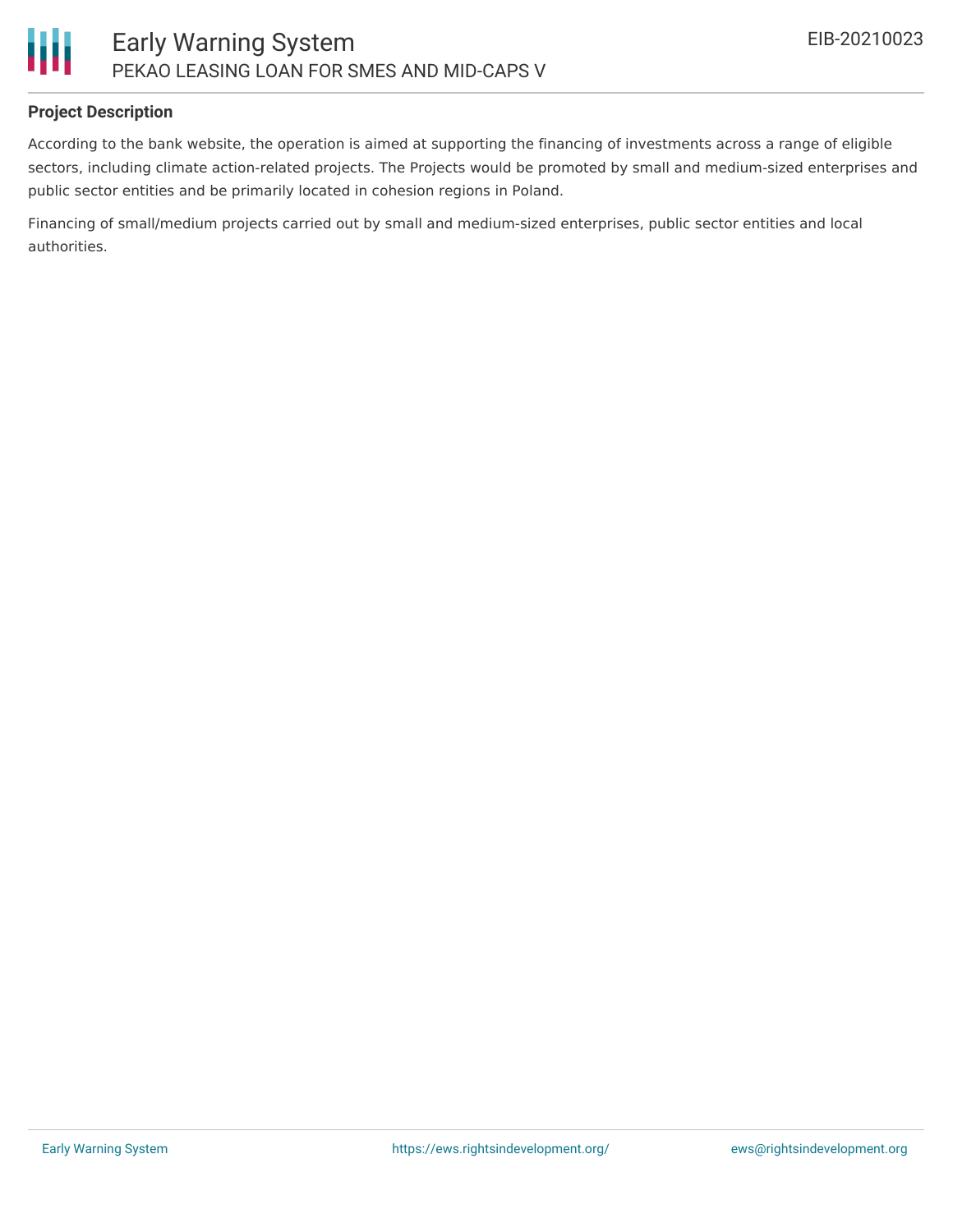#### **Investment Description**

European Investment Bank (EIB)

#### **Financial Intermediary**

Financial Intermediary: A commercial bank or financial institution that receives funds from a development bank. A financial intermediary then lends these funds to their clients (private actors) in the form of loans, bonds, guarantees and equity shares. Financial intermediaries include insurance, pension and equity funds. The direct financial relationship is between the development bank and the financial intermediary.

Bank [Polska](file:///actor/1954/) Kasa Opieki S.A. (Financial Intermediary)